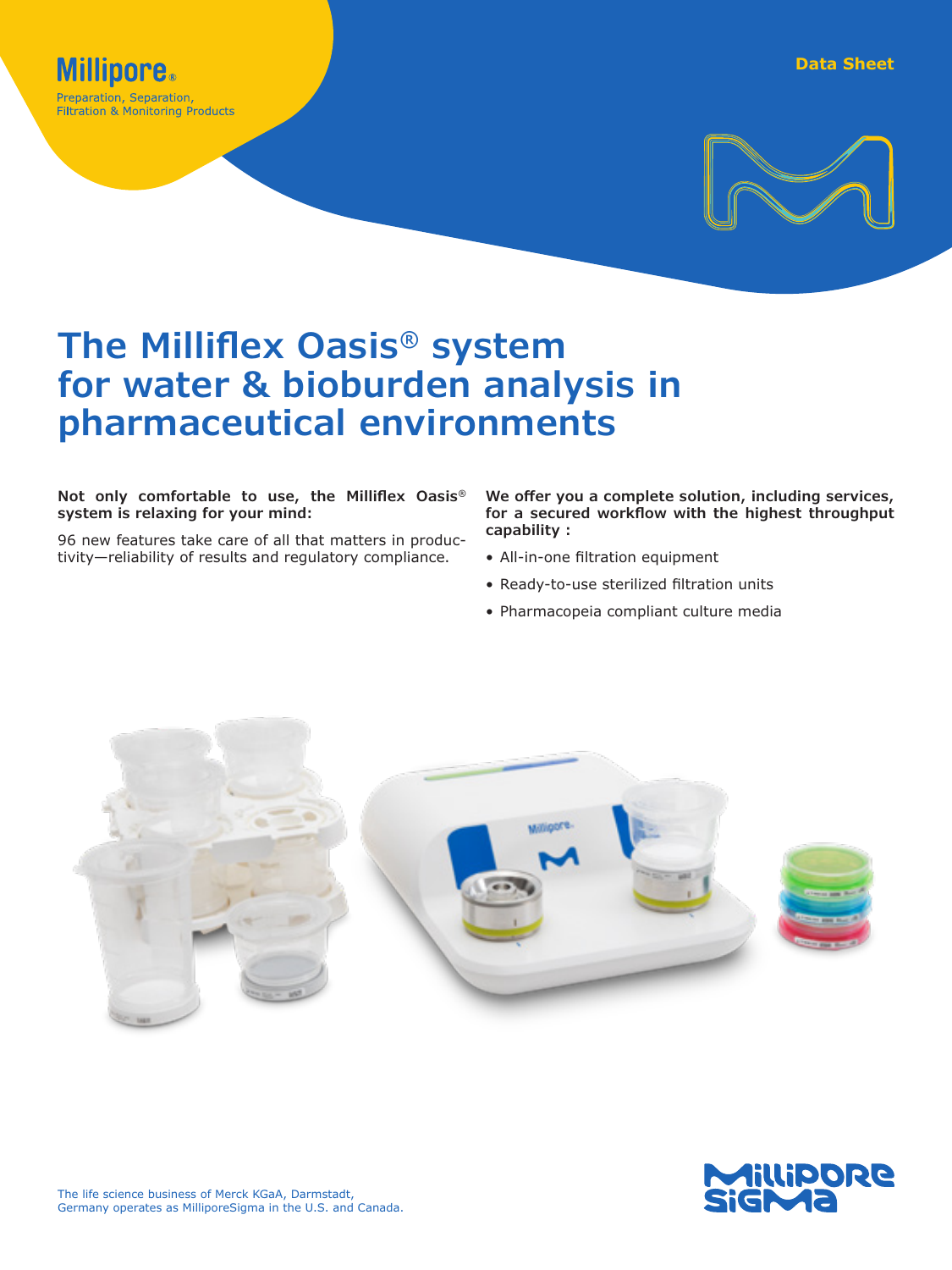# **All-in-one filtration equipment**

Using ergonomic principles, the Milliflex Microlite® feature makes the hardware intuitive to use and maintain.

The Milliflex Oasis® pump consists of a controlled vacuum source and filtration support. The system is design for biosafety cabinets/laminar flow hoods, with its small footprint, low weight and easy to decontaminate surfaces. This uniquely designed pump reduces the risk of cross-contamination and false results. Both ergonomics and scalability generate high throughput. No autoclave is required for hardware decontamination, only monthly sanitization, to dramatically reduce the workload in the lab.

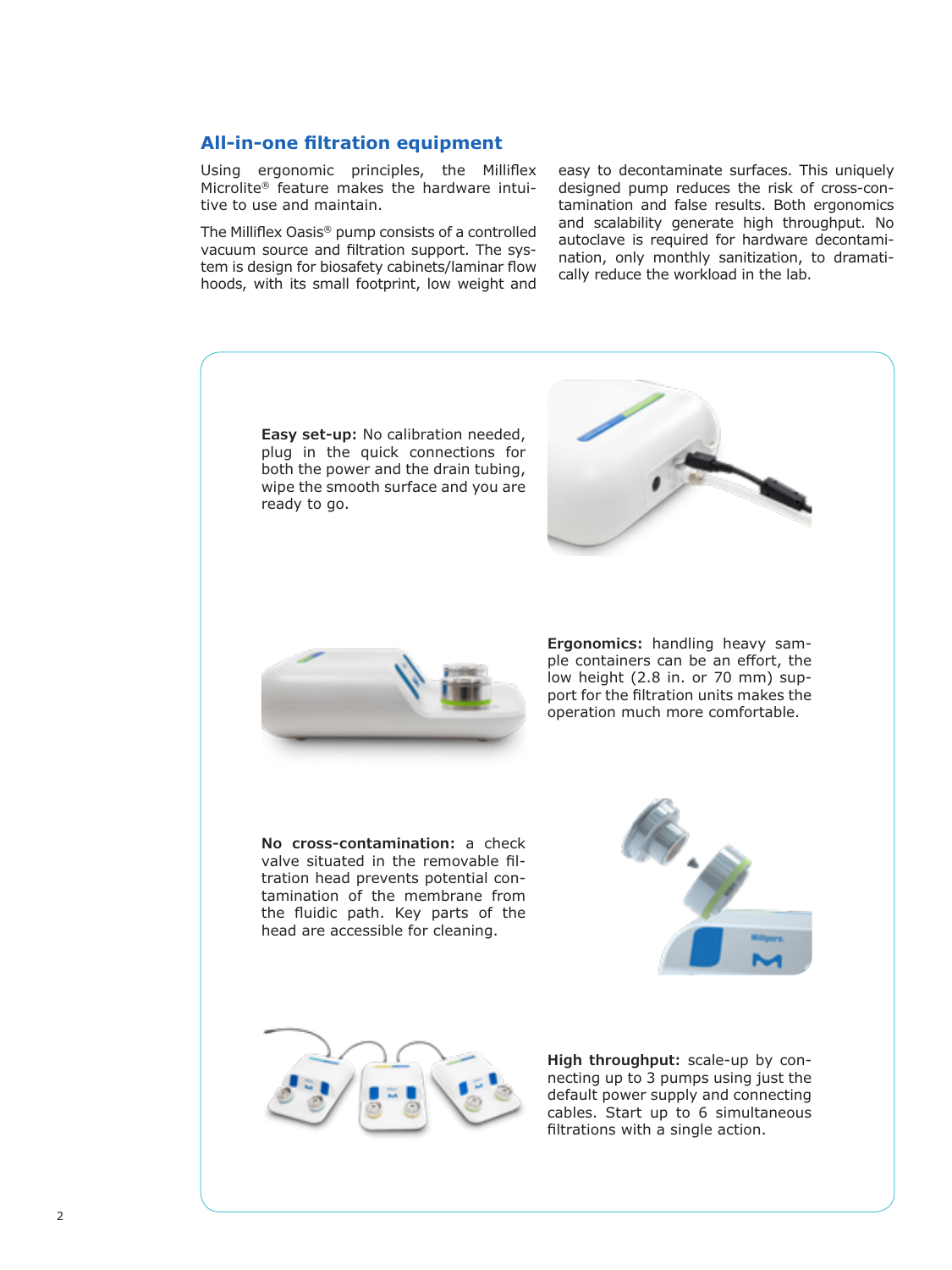### **Filtration units**

The Milliflex Oasis® funnel streamlines your workflow with standardized handling steps and reduced filtration time thanks to a new drainage design. The Milliflex Protact® feature protects your samples from secondary contamination and makes the membrane-to-agar contact optimal

to ensure the most reliable results. The sealed membrane ensures easy read-out. Each filtration unit is 100% integrity tested to increase reliability, with our effortless new touch-free membrane transfer.



**Reduced footprint:** Funnels are packed by 8 into a protective bag, on a tray that can be separated and stacked for space conservation.



**Sample protection:** the hinged lid on the funnel protects the sample and reduces the number of handling steps.



**Optimal, touch-free membrane to culture media transfer**: the touchfree design includes a sealed membrane that forms a convex shape to avoid bubbles or furled filters for any operator.



**Simple funnel transfer to the pump:** An integrated support protects the membrane from secondary contamination, no tweezers required.



**Accurate sample volume:** clear funnel, visible level indicators and hydrophobic material, the Milliflex Azure® feature ensures that the right sample volume is filtered.



**Effortless funnel separation:** a simple pinch and the funnel is removed from the membrane: no forceful cracking of the plastic. The funnel lid closes the media plate which is then ready for incubation.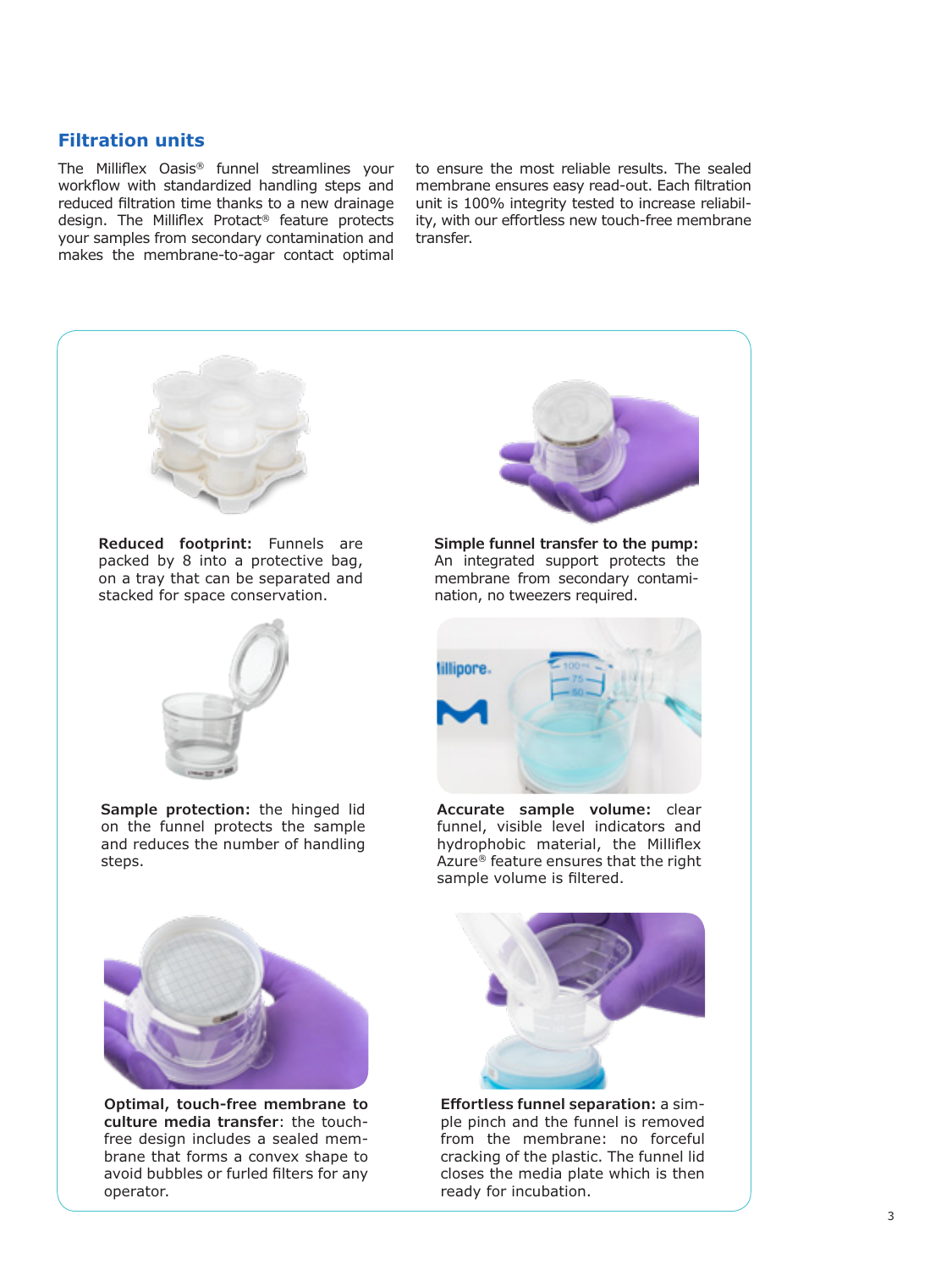# **Culture Media Plates**

The unique plate color coding offers the control of critical handling steps all along the workflow. The Milliflex Rack & Stack® feature also includes a locked lid for safe transportation and incubation. Together, these innovations help to reduce the risk of false results.

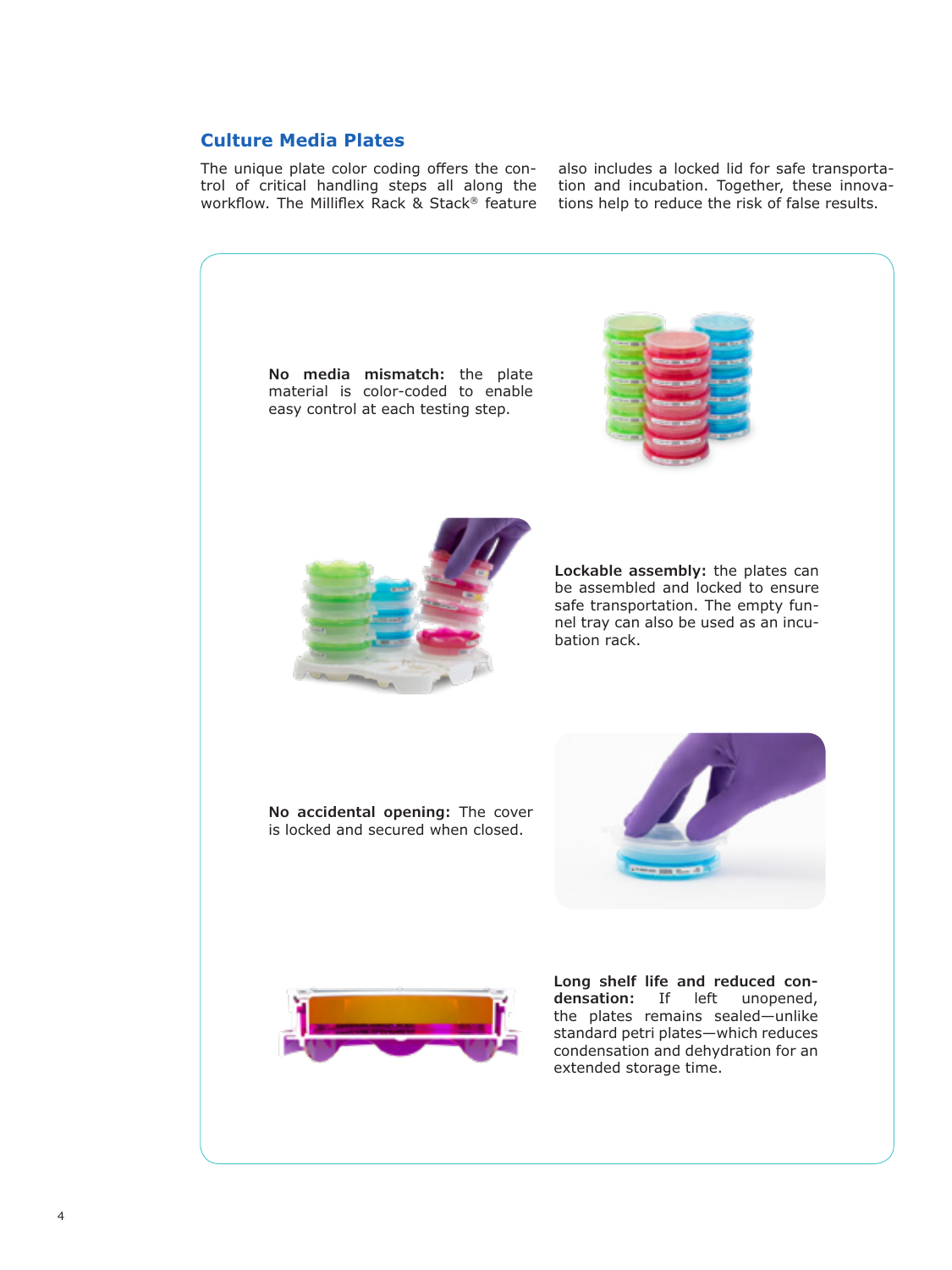# **Traceability**

Data integrity is a critical aspect for quality control laboratories. From the primary packaging to the single product, our Milliflex Trace® feature offers complete traceability by including detachable labels, a 2D barcode that can be scanned for direct access to documentation, and unique identification for each funnel and each media plate.



**Traceability from A to Z:** identifi-

**Color coding to avoid mistakes:** on boxes and on each unit.

**2D barcode to access documentation:** following GS1 pharma standard, easy access to key documentation including products certificates of quality





**Single ID:** each funnel or media plate has a unique identification number that you can match with your sample.

#### **Regulatory compliance**

All these traceability features are compliant with USP <1117> for documentation and laboratory records. They help in reducing preparation time for both inspections and investigations.

Reduced risk of secondary contamination is also recommended in USP <61> EP 2.6.12 JP 4.05 part 1. Our specific PVDF membrane used for samples containing antimicrobial agents is compliant to USP <1227>.

Our 250 mL funnel is designed for WFI samples as per EP 0169 and USP <1231>.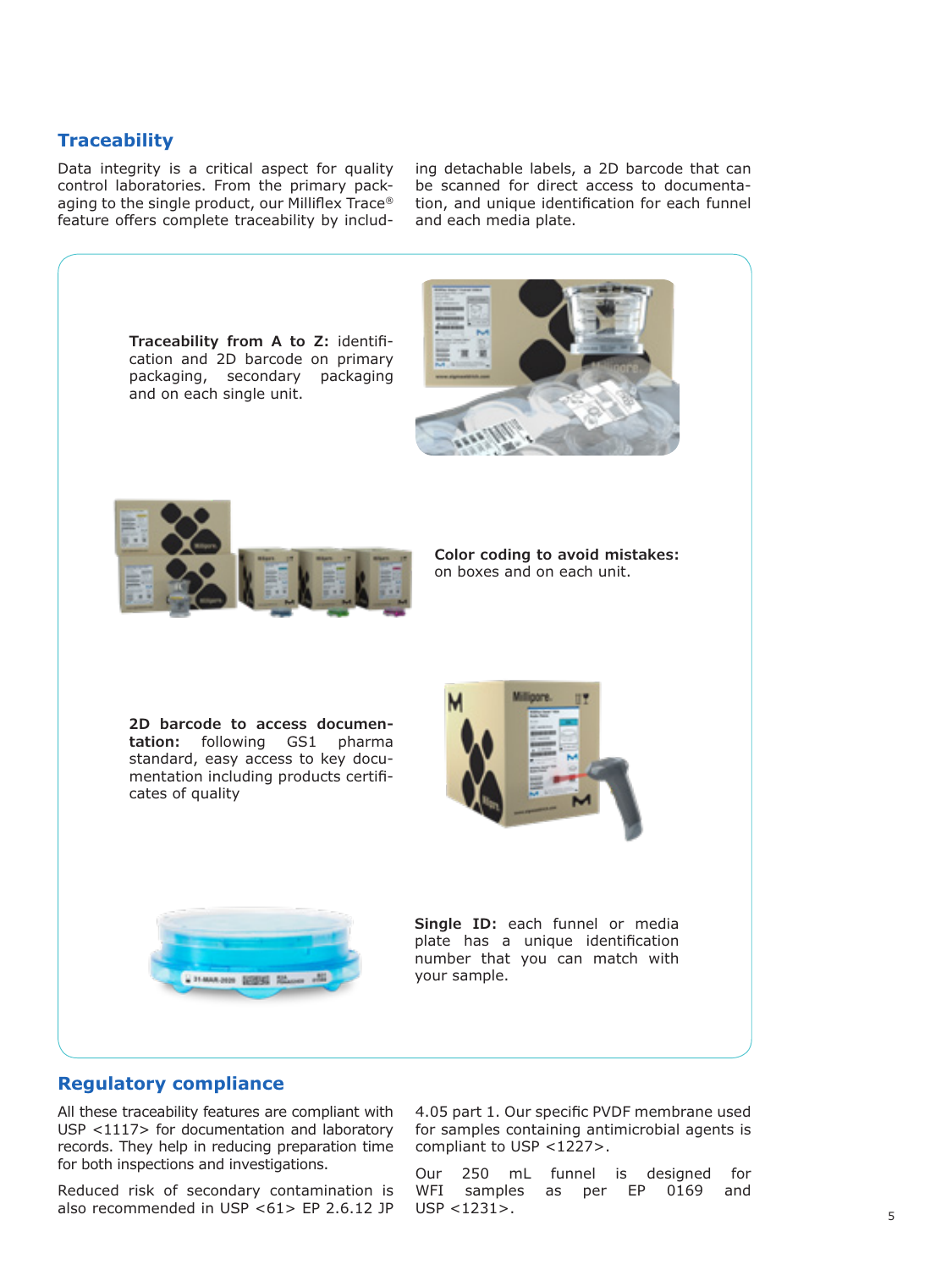# **Discover our full service portfolio for bioburden testing and the Milliflex Oasis® system**

In our long history of serving the pharmaceutical industry by pioneering and refining groundbreaking solutions, we have gained the regulatory and technological expertise to offer a comprehensive range of professional, bestin-class services.

For more information, don't hesitate to contact your local sales representative or visit our website for our Milliflex® services datasheet.

**[EMDMillipore.com/PharmaServices](http://EMDMillipore.com/PharmaServices)**

# **Milliflex® Quantum Rapid Detection system**

#### **Interested in a rapid method?**

The Milliflex® Quantum system can reduce your time to result by up to one third compared to traditional methods, enabling faster release or corrective actions. It works perfectly with the Milliflex Oasis® system.

#### **Benefits**

- Non-destructive method enables reliable identification using any ID technology
- Easy-to-use system and simple workflow requires minimal training
- Results comparable to the compendial method, enabling faster validation
- Economical, robust system
- Compact hardware fits on any laboratory bench

For more information visit **[SigmaAldrich.com/Quantum](http://SigmaAldrich.com/Quantum)**

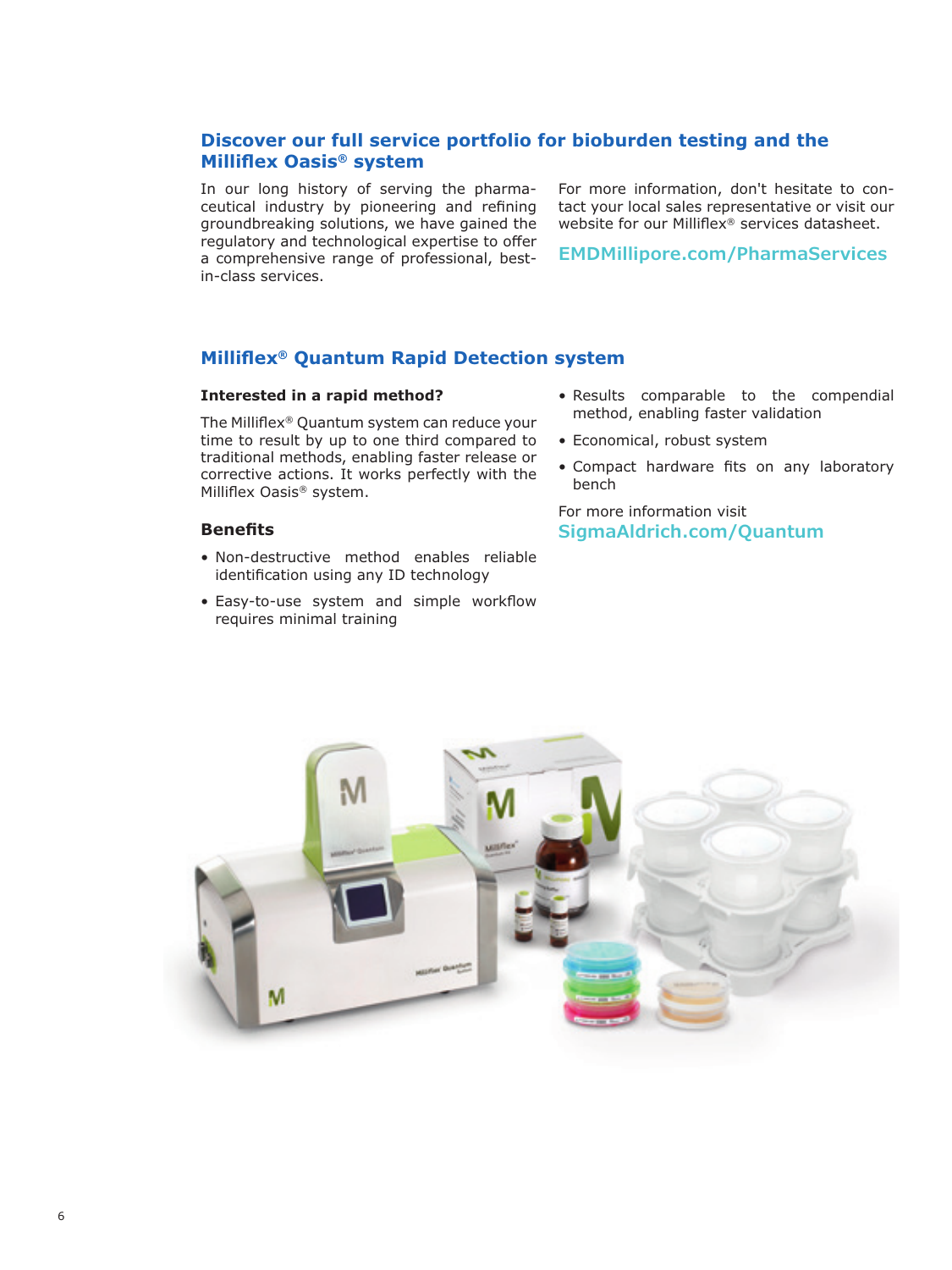# **Specifications**

| Milliflex Oasis <sup>®</sup> pump            |                                                                                                                                                    |
|----------------------------------------------|----------------------------------------------------------------------------------------------------------------------------------------------------|
| Frame                                        | Acrylonitrile styrene acrylate and polycarbonate, compatible with standard UV sterilization                                                        |
| Filtration heads                             | Two per pump, stainless steel, silicone, rubber gaskets<br>Can be autoclaved at 121 $\degree$ C for 15 minutes or at 134 $\degree$ C for 5 minutes |
| <b>Pump dimensions</b>                       |                                                                                                                                                    |
| Height                                       | 90 mm (3,5 in.)                                                                                                                                    |
| Width                                        | 230 mm (9,0 in.)                                                                                                                                   |
| Depth                                        | 310 mm (12,2 in.)                                                                                                                                  |
| Filtration support height                    | 70 mm (2,8 in.)                                                                                                                                    |
| Weight with filtration heads                 | 3,4 kg (7,5 lb)                                                                                                                                    |
| Power supply                                 | 100 - 240 V, 50/60 Hz - One set can be used for up to three pumps                                                                                  |
| Milliflex Oasis <sup>®</sup> filtration unit |                                                                                                                                                    |
| <b>Filtration unit</b>                       |                                                                                                                                                    |
| Funnel, support & lid material               | Styrene butadiene copolymer (SBC)                                                                                                                  |
| Membrane ring material                       | Polyethylene (PE)                                                                                                                                  |
| Height 100 mL funnel                         | 57 mm (2,2 in.)                                                                                                                                    |
| Height 250 mL funnel                         | 113 mm (5,5 in.)                                                                                                                                   |
| Maximal diameter                             | 82 mm (3,2 in.)                                                                                                                                    |
| 2D code identification                       | Datamatrix, can be read with standard 2D reader                                                                                                    |
| Sterilization                                | E-beam irradiation                                                                                                                                 |
| <b>Membrane</b>                              |                                                                                                                                                    |
| Material                                     | Mixed cellulose esters (MCE) or low binding PVDF Durapore <sup>®</sup>                                                                             |
| Color                                        | White or black                                                                                                                                     |
| Pore size                                    | $0,45 \mu m$ or $0,22 \mu m$                                                                                                                       |
| Diameter                                     | 49 mm (1,9 in.) - same as Milliflex <sup>®</sup> system                                                                                            |
| Milliflex Oasis <sup>®</sup> media plates    |                                                                                                                                                    |
| Material                                     | Polystyrene (PS)                                                                                                                                   |
| R2A plate color                              | Blue                                                                                                                                               |
| TSA plate color                              | Green                                                                                                                                              |
| SDA plate color                              | Pink                                                                                                                                               |
| Maximal diameter                             | 66 mm (2,6 in.)                                                                                                                                    |
| 2D code identification                       | Datamatrix, can be read with standard 2D reader                                                                                                    |
|                                              | Milliflex Oasis <sup>®</sup> pump: materials in contact with the liquid filtered                                                                   |
| Part                                         | Material                                                                                                                                           |
| <b>Filtration head</b>                       | Stainless steel ASI 316L                                                                                                                           |
|                                              | Silicone (gaskets & check valve)                                                                                                                   |
| Inner tubing                                 | Low-density polyethylene (LDPE)                                                                                                                    |
| Tubing fittings                              | Polyphenylsulfone (PPSU)                                                                                                                           |
|                                              | Polypropylene (PP)                                                                                                                                 |
|                                              | Acetal                                                                                                                                             |
|                                              | Buna N rubber                                                                                                                                      |
| Core pump module                             | Polypropylene (PP)                                                                                                                                 |
|                                              | FKM (Viton®)                                                                                                                                       |
|                                              | PTFE (Teflon <sup>®</sup> )                                                                                                                        |
| Drain tubing                                 | Silicone                                                                                                                                           |

# **Ordering Information**

| <b>Description</b>                                                                                         | Oty<br>pack | <b>Article</b><br>number |
|------------------------------------------------------------------------------------------------------------|-------------|--------------------------|
| <b>Filtration units</b>                                                                                    |             |                          |
| Milliflex Oasis <sup>®</sup> 100 mL funnel, 0.45 µm white gridded, mixed cellulose esters (MCE) membrane   | 24          | MMHAWG124                |
| Milliflex Oasis® 250 mL funnel, 0.45 µm white gridded, mixed cellulose esters (MCE) membrane               | 24          | MMHAWG224                |
| Milliflex Oasis® 100 mL funnel, 0.45 µm black gridded, mixed cellulose esters (MCE) membrane               | 24          | MMHABG124                |
| Milliflex Oasis® 100 mL funnel, 0.22 µm white gridded, mixed cellulose esters (MCE) membrane               | 24          | MMGSWG124                |
| Milliflex Oasis <sup>®</sup> 100 mL funnel, 0.45 µm white plain PVDF Durapore <sup>®</sup> membrane        | 24          | MMHVWP124                |
| Milliflex Oasis® 250 mL funnel, 0.45 µm white plain, PVDF Durapore® membrane                               | 24          | MMHVWP224                |
| Milliflex Oasis <sup>®</sup> rapid 100 mL funnel, 0.45 µm white plain, PVDF Durapore <sup>®</sup> membrane | 24          | MMHVMFX24                |
| Milliflex Oasis <sup>®</sup> funnel without membrane, growth promotion accessory                           | 24          | MMRECVERY                |